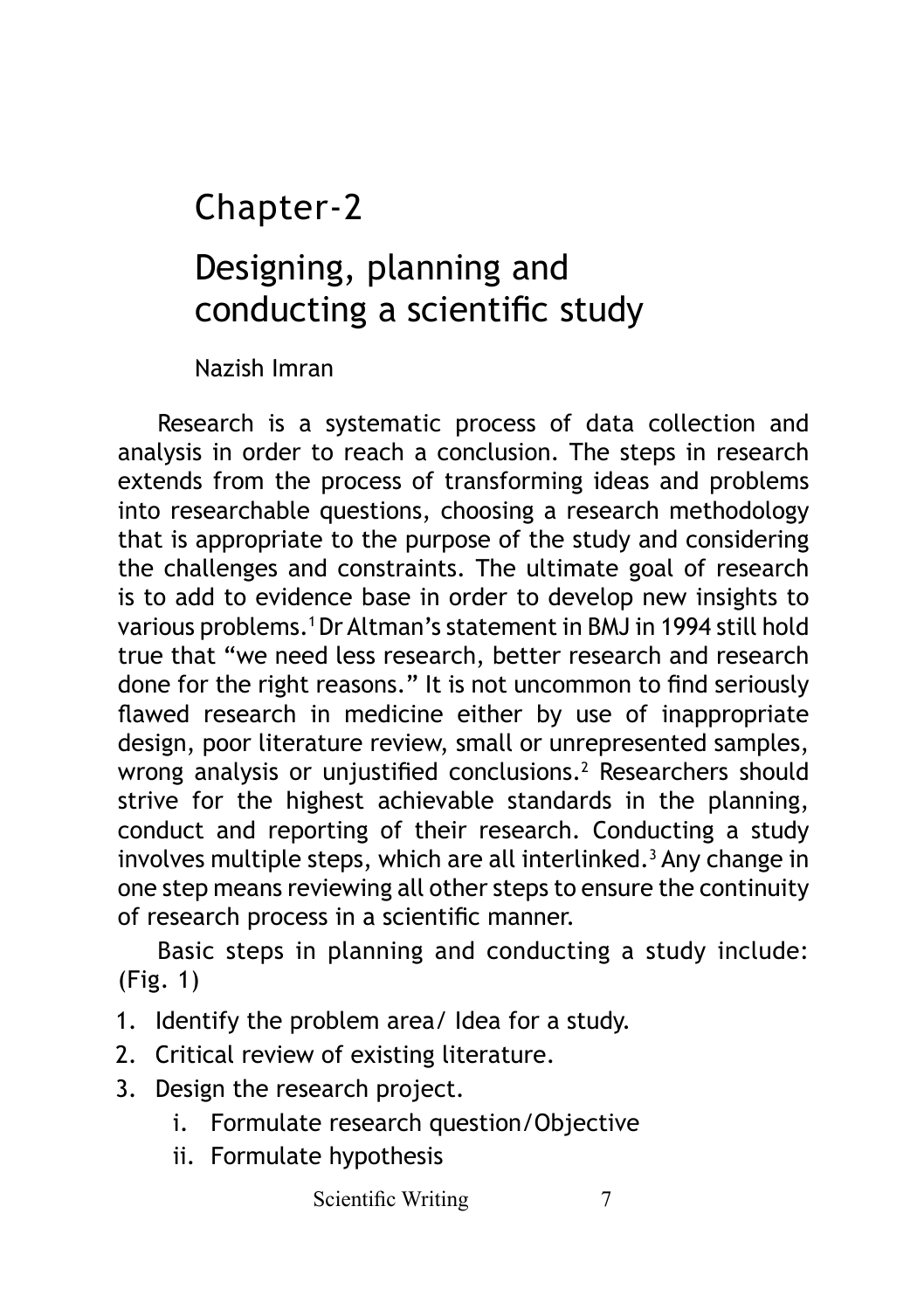

Fig.1: Essential steps in Planning and conduct of a study.

- iii. Define basic concepts and variables
- iv. Choice of research design to meet objectives.
- v. Methods of data collection & Analysis:
- 4. Construct timeline showing different stages of research accomplishments.
- 5. Budget plan/ Acknowledge constraints and limitations
- 6. Ethical considerations/Approval
- 7. Execute Research
- 8. Reporting and dissemination of study findings.

## *1. Identify the problem area/ Idea for a study:*

The first step in conducting a research is to identify the problem or having an idea for a study.<sup>4</sup> The idea for a study may come from an individual's own experience or from the realization to have a clear answer to a particular research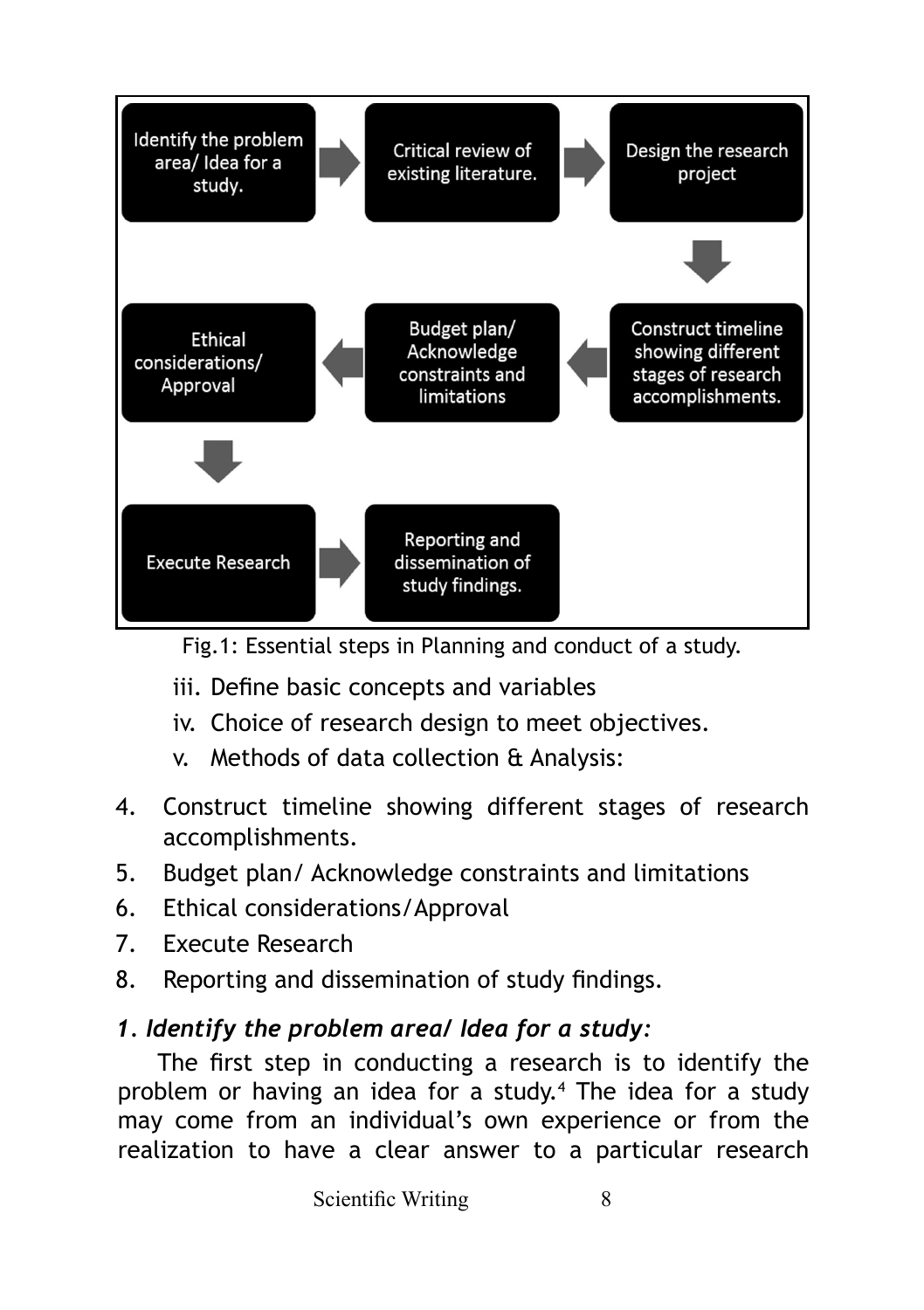question. Study topic should be relevant, important, innovative and a cause of concern within the community. It also needs to be feasible in terms of availability of data, costs, tools requirement & time available to conduct the study. Study topic should also be acceptable to the community in which the study is to be conducted and ethical consideration need to be given due importance in topic selection. Study topic's attraction for funding may also be important in some context.

#### *2. Critical review of existing literature:*

Once a topic for study has been selected, researcher must do a comprehensive review of literature on the topic. Literature review provides foundation for the study and serves many purpose. 5,6 It helps in finding out if the question might have been already answered by others. Information obtained during this step also help researchers, in understanding magnitude of the problem, current knowledge of the topic, methodology used in previous studies as well as any difficulties faced by researchers.<sup>7</sup> Various databases like google scholar, PubMed, PubMed central, Psych info, Pakmedinet may be used to do literature search. All relevant references should be saved, & numbered. Citations of articles may be checked to identify more relevant materials. The results of literature search should then be synthesized into a literature review. Synthesis led to justification for the study question. Poor literature search has been identified as one of the factors leading to poor research standards and publications.<sup>8</sup>

# *3. Design the research project:*

A research plan or approach is a framework or blueprint for conducting the research project. It includes various steps which are as follows.

# *i. Formulate research question/Objective:*

Literature review help researchers in guiding towards focused and researchable research questions rather than them being vague or too broad. Carefully constructed research questions facilitate the search for a solution.<sup>1</sup>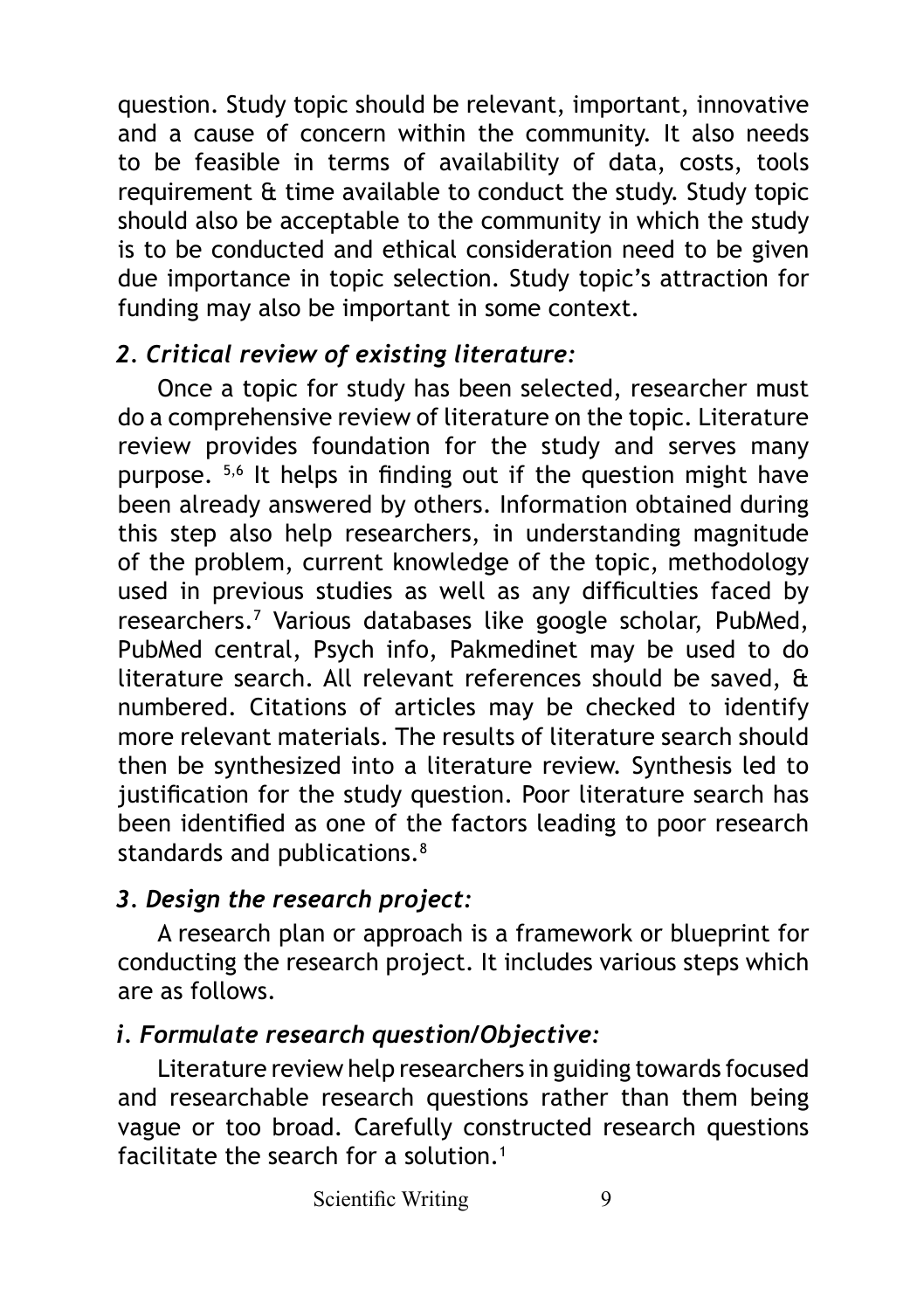## *ii. Formulate hypothesis:*

Hypothesis predicts the relationship between independent and dependent variable. Hypothesis of the study (where indicated) should be stated in clear and practical way. It should include clear description of exposure, outcome, and anticipated effect in population under study.

## *iii. Define basic concepts and variables:*

Various terms and concepts used in study description may have different meanings. It is important that operational definitions for various term/ concepts for any study are specified clearly.

#### *iv. Choice of research design to meet objectives:*

Depending on the research question, one may choose among the many research designs (Quantitative, qualitative or mixed), $1,9$ however the choice of study design need to be justified.<sup>10</sup>

#### *v. Methods of data collection & Analysis:*

Data collection methods should be described in detail including the questionnaire/ tools to be used. Sample size needs to be calculated. Statistical methods and proposed analysis designs need to be finalized.

#### *4. Construct timeline showing different stages of research accomplishments:*

A realistic timetable for various steps of the research need to be considered at the planning stage. It helps in monitoring the progress of the study. A sample gnat chart is shown in Fig.2.

## *5. Budget plan/ Acknowledge constraints and limitations:*

It is important for researcher to consider budget required for the study and whether one wish to apply for funding. Budget generally include Personnel costs, costs of equipment needed for study (e.g., computers, freezers, centrifuges) and running expenses (e.g., office expenses, computer and laboratory consumables, travel costs). Many guidelines about conduct of research exist, primarily for those involved in research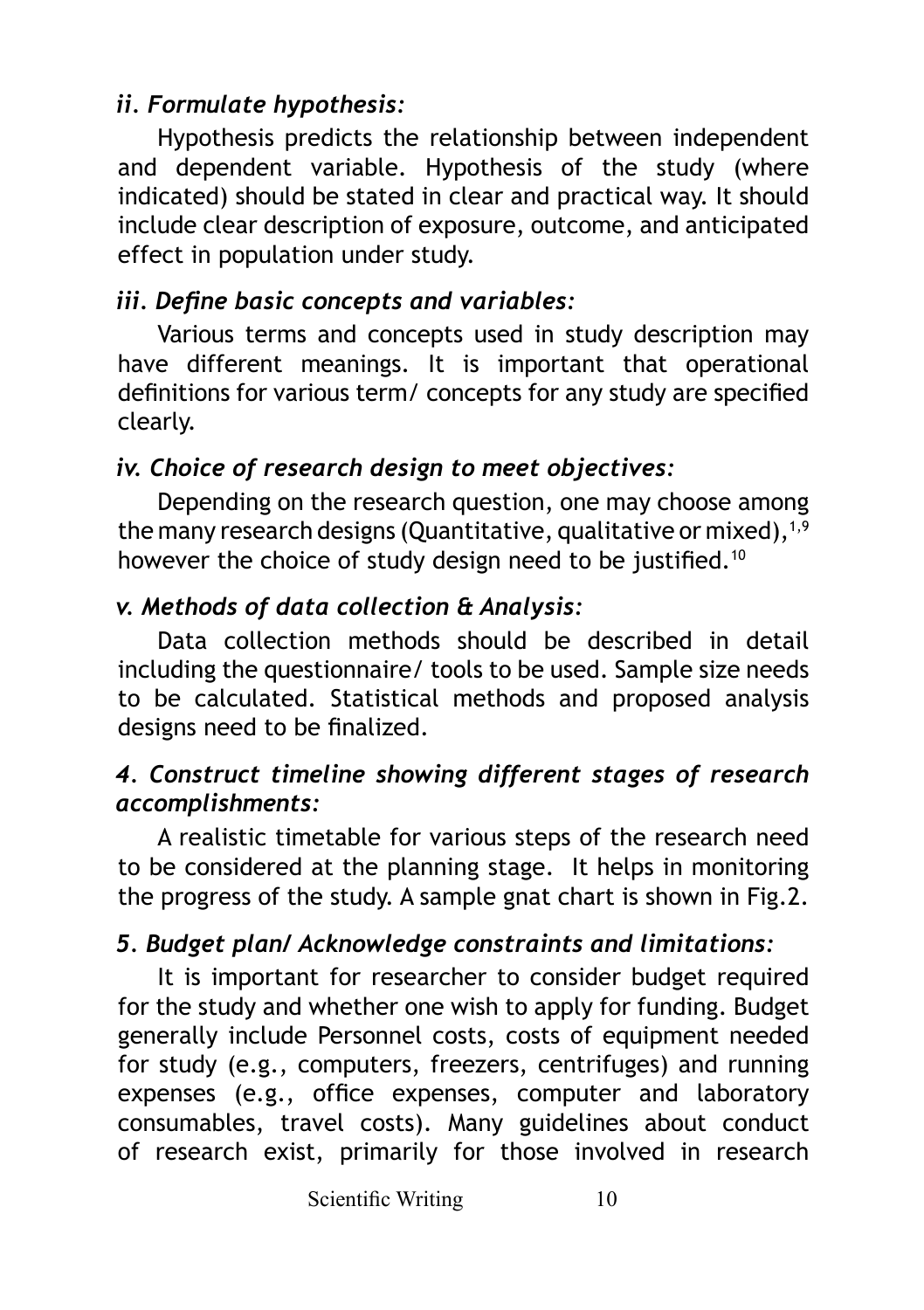| <b>Activity</b>                      | Month        | Month | Month | Month | Month | Month | Month |
|--------------------------------------|--------------|-------|-------|-------|-------|-------|-------|
|                                      | $\mathbf{1}$ | 2     | $3-4$ | 5     | 6     | $7-8$ | 9     |
| Literature review                    |              |       |       |       |       |       |       |
| <b>Ethics Review</b>                 |              |       |       |       |       |       |       |
| <b>Committee Approval</b>            |              |       |       |       |       |       |       |
| <b>Data Collection</b>               |              |       |       |       |       |       |       |
| <b>Data Entry</b>                    |              |       |       |       |       |       |       |
| Data analysis                        |              |       |       |       |       |       |       |
| Paper write up                       |              |       |       |       |       |       |       |
| <b>Submission for</b><br>publication |              |       |       |       |       |       |       |

Fig.2: Sample Gantt Chart.

supported by funding agencies. $11,12$  Constraints and limitations regarding budget should also have been considered in the initial stage, while assessing feasibility of the project.

#### *6. Ethical considerations/Approval:*

Major ethical issues involved in research include informed consent, Beneficence (do no harm) and confidentiality.<sup>13</sup> Researchers must ensure the integrity and confidentiality of data collected in the course of clinical research. Necessary approvals (for example of Institutional Review Board) should be sought before the start of study. Adhering to ethical norms in research serves various purposes. It helps in promoting truth and the values that are essential to collaborative work, **(**such as trust, accountability, mutual respect, and fairness) alongside ensuring that researchers are held accountable to public. Given the importance of research, various professional organizations have developed guidelines outlining relevant policies and ethics requirements for specific areas, activities and research Settings.<sup>14,15</sup>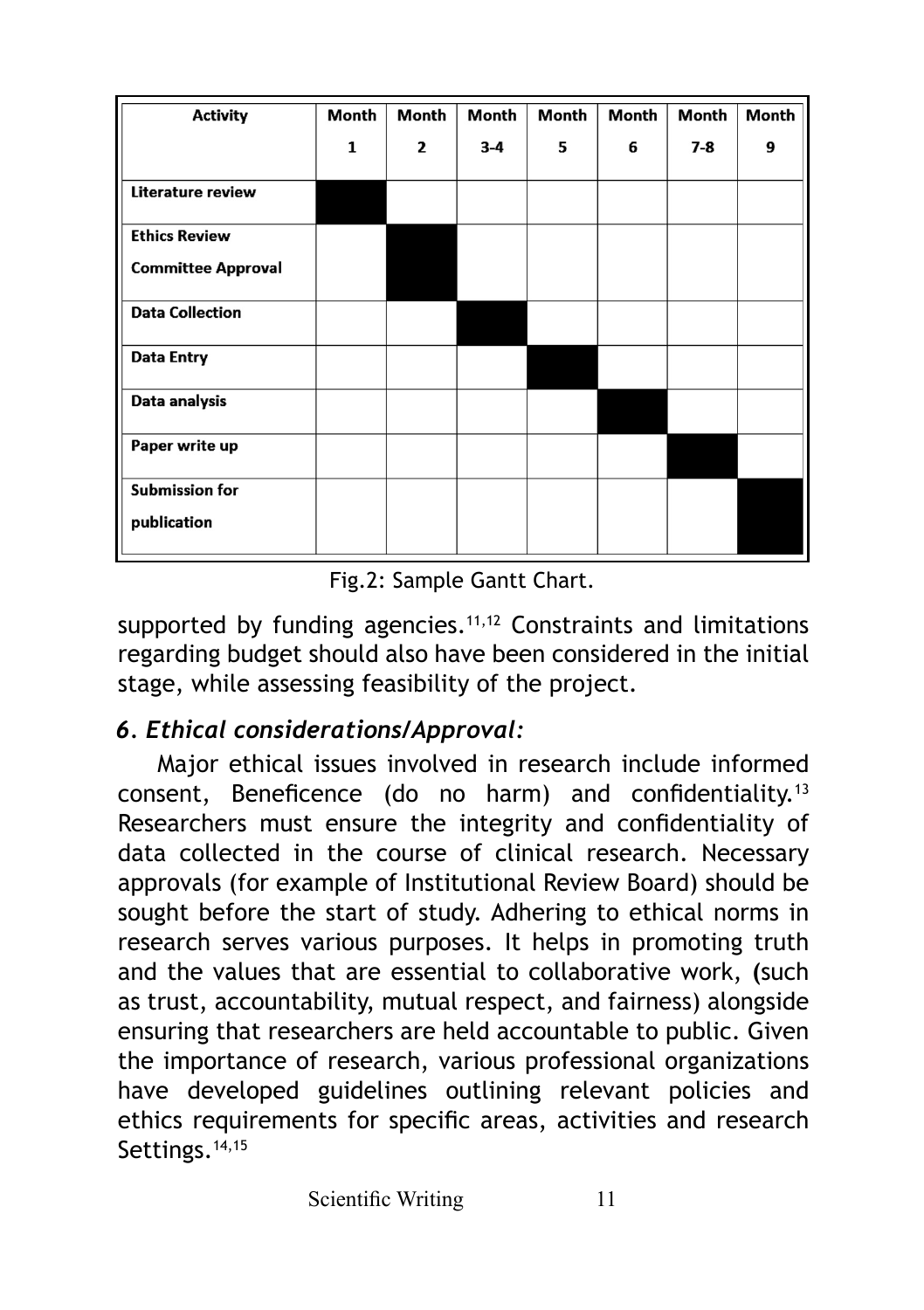## *7. Execute Research:*

The actual study begins at this step by data collection. Once data is collected on various variables, it is organized, entered into a database and analyzed. Data analysis lead to conclusion and recommendations.

# *8. Reporting and dissemination of study findings:*

Last step is to report the results of the study in a manner that is comprehensible. Various factors have been found to influence researchers' motivation to publish their work. Researchers are more likely to attempt to publish studies with positive outcomes.16,17 Presentations in conferences, various academic meetings are other ways to disseminate the study findings and increasing the research impact.

**In conclusion,** planning and conducting a study needs dedicated time and effort on part of the researcher. Basic steps in planning and conducting the research were highlighted in this chapter which hopefully will help researchers in selecting the right research approaches in order to answer questions about their area of interest.

#### **REFERENCES**

- 1. Tavakol M, Sandars J. Quantitative and qualitative methods in medical education research: AMEE Guide No 90: Part I. Med Teach. 2014;36(9):746-756.
- 2. Altman DG. The scandal of poor medical research. BMJ. 1994;308(6924):283.
- 3. Polit DF, Beck CT. Essentials of nursing research: Appraising evidence for nursing practice. Lippincott Williams & Wilkins; 2010.
- 4. Ary D, Jacobs LC, Irvine CK, Walker D. Introduction to research in education. Cengage Learning; 2013.
- 5. Cronin P, Ryan F, Coughlan M. Undertaking a literature review: a step-by-step approach. Br J Nurs. 2008;17(1):38-43.
- 6. Mertens DM. Research and evaluation in education and psychology: Integrating diversity with quantitative, qualitative, and mixed methods. Sage publications; 2014.